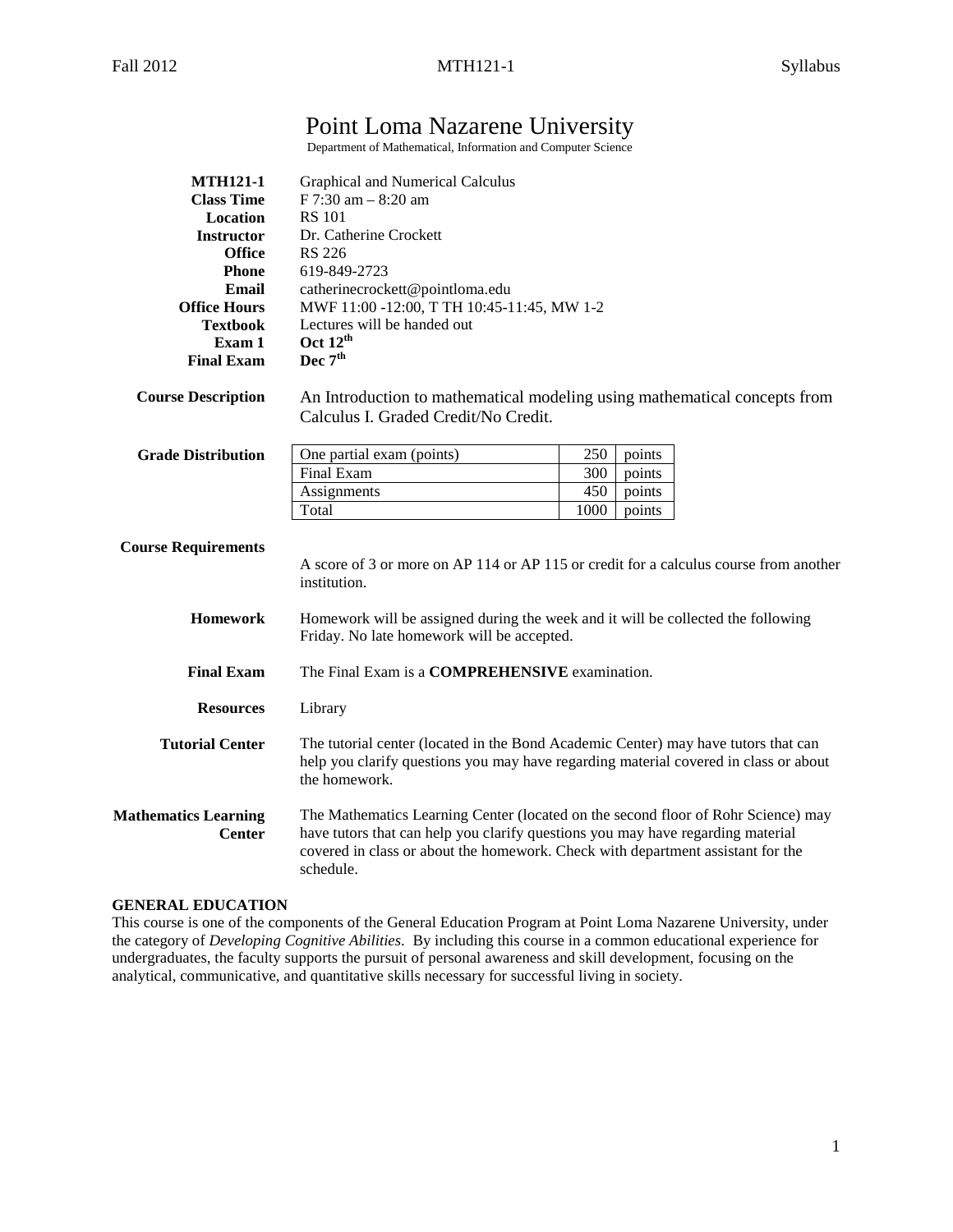#### **COURSE LEARNING OUTCOMES:**

Students will be able to develop mathematical models for simple problems. Students will be able to solve these problems using calculus.

#### **Attendance:**

Attendance is expected at each class session. In the event of an absence you are responsible for the material covered in class and the assignments given that day.

Regular and punctual attendance at all classes in which a student is registered is considered essential to optimum academic achievement. Therefore, regular attendance and participation in each course are minimal requirements to be met. There are no allowed or excused absences except when absences are necessitated by certain universitysponsored activities and are approved in writing by the Provost. Whenever the number of accumulated absences in a class, for any cause, exceeds ten percent of the total number of class meetings, the faculty member has the option of filing a written report to the Vice Provost for Academic Administration which may result in de-enrollment, pending any resolution of the excessive absences between the faculty member and the student…If the date of de-enrollment is past the last date to withdraw from a class, the student will be assigned a grade of W or WF (no grade). There are no refunds for courses where a de-enrollment was processed." (see catalog for full text)

## **Class Enrollment:**

It is the student's responsibility to maintain his/her class schedule. Should the need arise to drop this course (personal emergencies, poor performance, etc.), the student has the responsibility to follow through (provided the drop date meets the stated calendar deadline established by the university), not the instructor. Simply ceasing to attend this course or failing to follow through to arrange for a change of registration (drop/add) may easily result in a grade of F on the official transcript.

#### **Academic Accommodations:**

While all students are expected to meet the minimum academic standards for completion of this course as established by the instructor, students with disabilities may require academic accommodations. At Point Loma Nazarene University, students requesting academic accommodations must file documentation with the Disability Resource Center (DRC), located in the Bond Academic Center. Once the student files documentation, the Disability Resource Center will contact the student's instructors and provide written recommendations for reasonable and appropriate accommodations to meet the individual needs of the student. This policy assists the university in its commitment to full compliance with Section 504 of the Rehabilitation Act of 1973, the Americans with Disabilities (ADA) Act of 1990, and ADA Amendments Act of 2008, all of which prohibit discrimination against students with disabilities and guarantees all qualified students equal access to and benefits of PLNU programs and activities.

Students with learning disabilities who may need accommodations should discuss options with the instructor during the first two weeks of class.

## **Academic Honesty:**

The Point Loma Nazarene University community holds the highest standards of honesty and integrity in all aspects of university life. Academic honesty and integrity are strong values among faculty and students alike. Any violation of the university's commitment is a serious affront to the very nature of Point Loma's mission and purpose.

Academic dishonesty is the act of presenting information, ideas, and/or concepts as one's own when in reality they are the results of another person's creativity and effort. Such acts include plagiarism, copying of class assignments, and copying or other fraudulent behavior on examinations. For more details on PLNU's policy go to: [http://www.pointloma.edu/experience/academics/catalogs/undergraduate-catalog/point-loma-education/academic](http://www.pointloma.edu/experience/academics/catalogs/undergraduate-catalog/point-loma-education/academic-policies)[policies](http://www.pointloma.edu/experience/academics/catalogs/undergraduate-catalog/point-loma-education/academic-policies)

A student who is caught cheating on any item of work will receive a zero on that item and may receive an "F" for the semester. See the PLNU Catalog for a further explanation of the PLNU procedures for academic dishonesty.